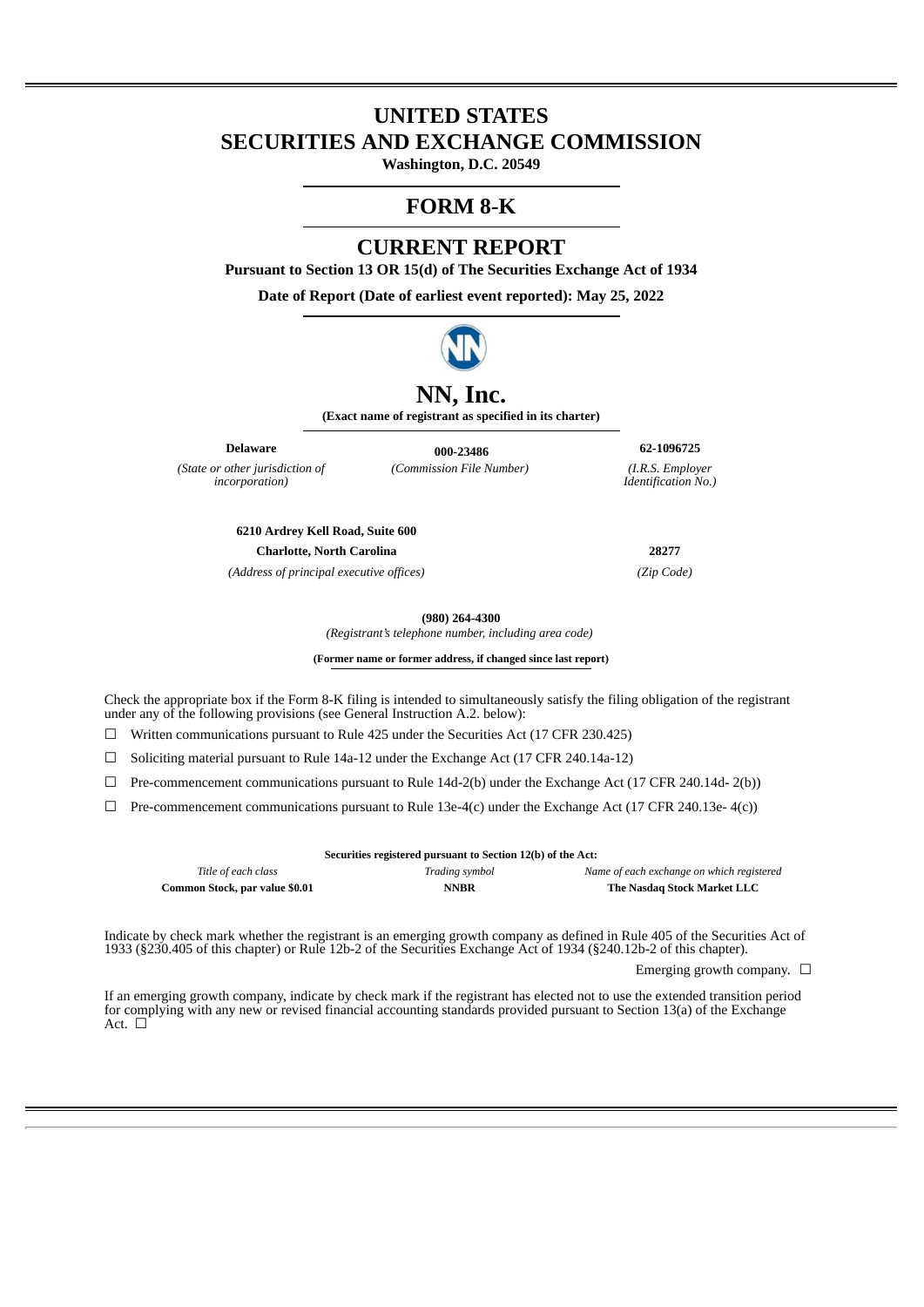#### **ITEM 5.07 SUBMISSION OF MATTERS TO A VOTE OF SECURITY HOLDERS.**

The 2022 annual meeting of the stockholders (the "Annual Meeting") of NN, Inc. (the "Company") was held on May 25, 2022. As of March 31, 2022, the record date for the Annual Meeting, a total of 43,890,305 shares of the Company's common stock were outstanding and entitled to vote on all matters presented to the Company's stockholders at the Annual Meeting. At the Annual Meeting, the Company's stockholders considered the following proposals:

- (1) To elect nine directors to serve for a term of one year;
- (2) To approve the 2022 Omnibus Incentive Plan;
- (3) To cast an advisory (non-binding) vote to approve the compensation of the Company's named executive officers; and
- (4) To cast an advisory (non-binding) vote to ratify the selection of Grant Thornton LLP as the Company's registered independent public accounting firm for the fiscal year ending December 31, 2022.

The final voting results for each proposal are described below. For beneficial owners holding the Company's common stock at a bank or brokerage institution, a "broker non-vote" occurred if the owner failed to give voting instructions, and the bank or broker was otherwise restricted from voting on the owner's behalf.

#### *Proposal 1*

Nine directors were elected to serve for a term of one year. The results were as follows:

| Name                  | For        | Withheld  | <b>Broker Non-Votes</b> |
|-----------------------|------------|-----------|-------------------------|
| Raynard D. Benvenuti  | 27,638,529 | 656,739   | 4,627,361               |
| Robert E. Brunner     | 27,172,490 | 1,122,778 | 4,627,361               |
| Christina E. Carroll  | 27,060,687 | 1,234,581 | 4,627,361               |
| João Faria            | 27,209,622 | 1,085,646 | 4,627,361               |
| Dr. Rajeev Gautam     | 27,607,824 | 687,444   | 4,627,361               |
| Jeri J. Harman        | 27,202,791 | 1,092,477 | 4,627,361               |
| Dr. Shihab Kuran      | 27,193,260 | 1,102,008 | 4,627,361               |
| Warren A. Veltman     | 27,630,041 | 665.227   | 4,627,361               |
| Thomas H. Wilson, Jr. | 27,199,552 | 1,095,716 | 4,627,361               |

#### *Proposal 2*

The adoption of the NN, Inc. 2022 Omnibus Incentive Plan was ratified. The results were as follows:

| For                      | gains.  | etanı  | 3roker Non-Votes |
|--------------------------|---------|--------|------------------|
| 305 955<br>$\sim$ $\sim$ | 949.298 | 40.015 | 627.361<br>n/1   |

#### *Proposal 3*

The advisory (non-binding) vote on the executive compensation of the Company's named executive officers was in favor of executive compensation. The results were as follows:

| For<br>$\sim$ $\sim$                                                                                                                                                                                     | gainst                          | ntions                                                                                                                          | - Votes<br>Broker<br>Non- |
|----------------------------------------------------------------------------------------------------------------------------------------------------------------------------------------------------------|---------------------------------|---------------------------------------------------------------------------------------------------------------------------------|---------------------------|
| $\mathcal{L}^{\text{max}}_{\text{max}}$ and $\mathcal{L}^{\text{max}}_{\text{max}}$ and $\mathcal{L}^{\text{max}}_{\text{max}}$<br>0.05<br>$\sim$ $\sim$<br>100 <sup>1</sup><br>$\overline{\mathcal{L}}$ | 5.860<br>----<br>$\blacksquare$ | 530.<br>$\mathcal{L}(\mathcal{L})$ and $\mathcal{L}(\mathcal{L})$ and $\mathcal{L}(\mathcal{L})$ and $\mathcal{L}(\mathcal{L})$ | $CDH$ $DQ$                |

### *Proposal 4*

The Audit Committee's selection of Grant Thornton LLP as the Company's registered independent public accounting firm for the fiscal year ending December 31, 2022 was ratified. The results were as follows:

| r'or<br>___                                                                                                                                                                            | Agains                                                | Abstentions           | Non-Votes<br>sroker<br>. |
|----------------------------------------------------------------------------------------------------------------------------------------------------------------------------------------|-------------------------------------------------------|-----------------------|--------------------------|
| <b>Contract Contract Contract Contract Contract Contract Contract Contract Contract Contract Contract Contract Co</b><br><b>Service Service</b><br>$\sim$<br>$AB^{\circ}$<br>$-$<br>ےر | <b>Service Service</b><br>$n - r$<br>$\Omega$<br>3. G | 000<br>$-18F$<br>.hhU |                          |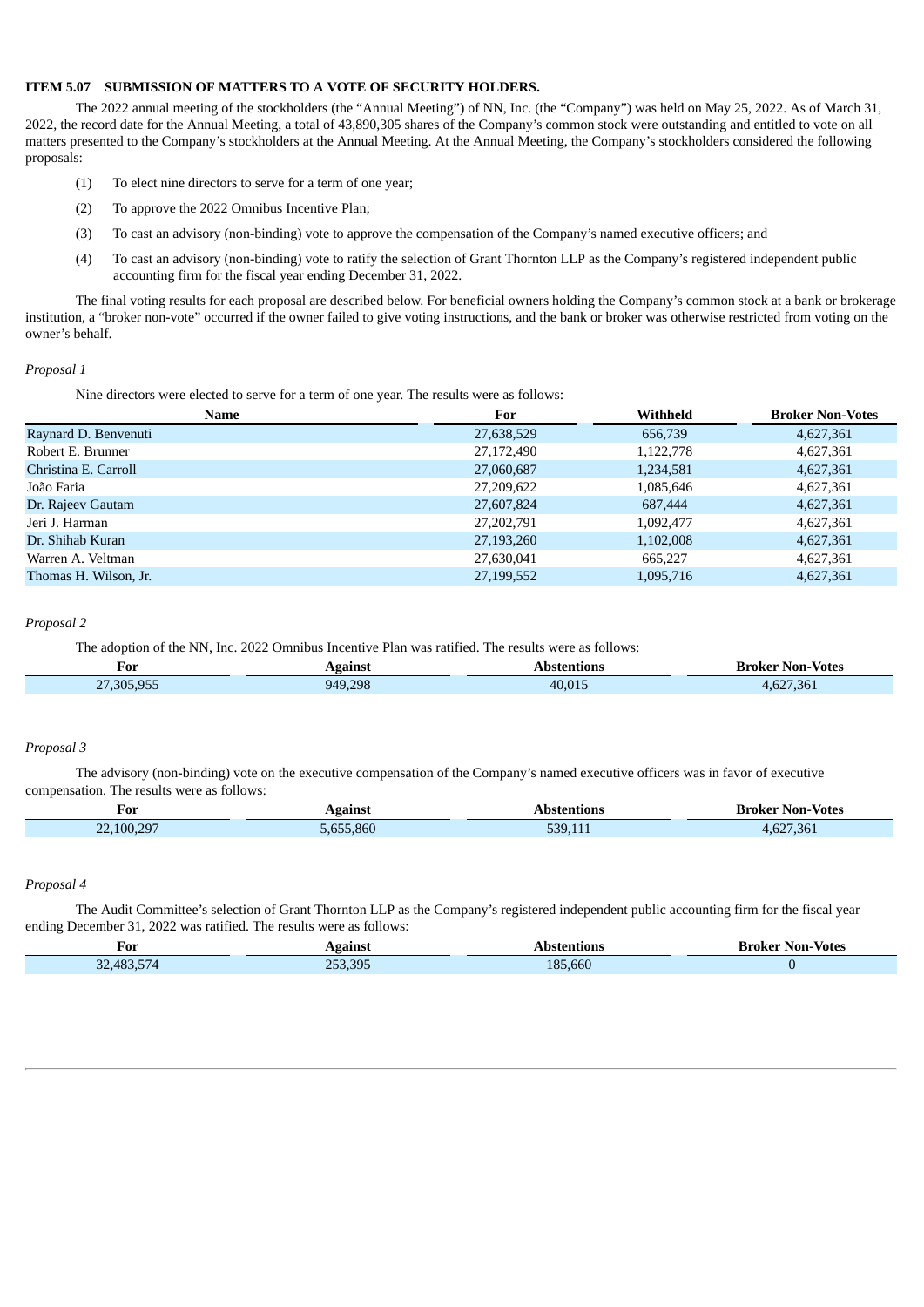## **ITEM 9.01 FINANCIAL STATEMENTS AND EXHIBITS**

*(d) Exhibits.*

| $\frac{Exhibit}{No.}$ | <b>Description of Exhibit</b>                                                                                                                                                                                      |
|-----------------------|--------------------------------------------------------------------------------------------------------------------------------------------------------------------------------------------------------------------|
| 10.1                  | NN, Inc. 2022 Omnibus Incentive Plan (incorporated by reference to Appendix A to the Company's Definitive Proxy Statement on Schedule<br>14A filed with the Securities and Exchange Commission on April 15, 2022). |
| 104                   | Cover Page Interactive Data File (embedded within the Inline XBRL document)                                                                                                                                        |